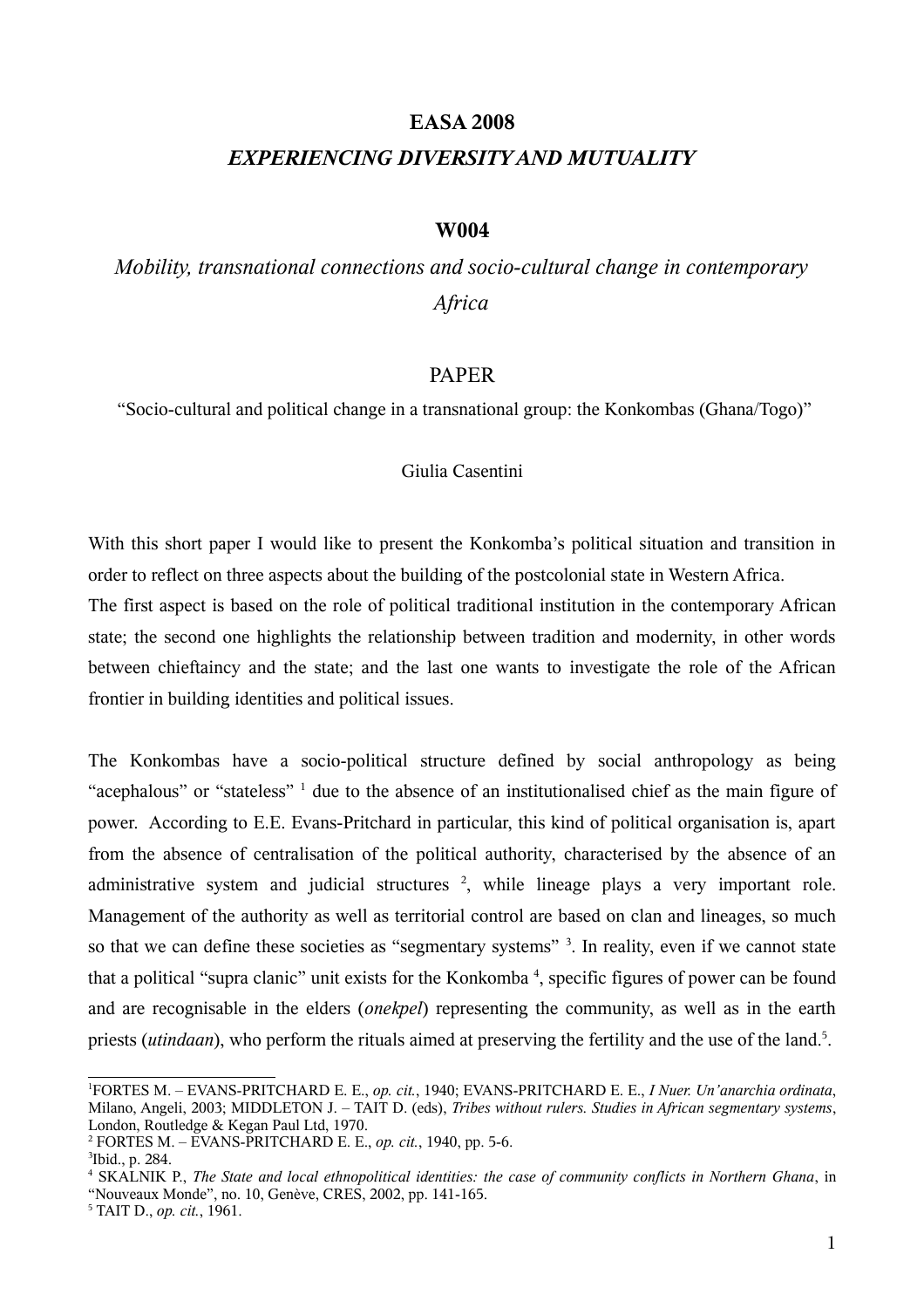The Konkombas are settled along the northern part of the Ghana-Togo border, in a region that had been under the German colonial power until its defeat after World War I.

Subsequently, German Togoland was dismembered into two different protectorates: the most western part was annexed to the British colony of the Gold Coast (the present day Ghana) while the most eastern part constituted the French colony of Togo.

Along the contemporary Ghana/Togo border we can observe a group, the Konkomba people, facing with different neighbouring groups, with two different colonial powers (French in Togo and British in Ghana) and with different postcolonial nation-states. I will try to consider some consequences of these diverse political processes in order to investigate the relationship between the contemporary Ghana and Togo and the access to citizenship rights.

#### GHANA

In the Northern Region of Ghana Konkomba people has become evident to the public opinion after the explosion of the 1994 civil war.

Actually this conflict is the last and bloodiest episode in a long and never resolved dispute of land ownership, totalling at least fifteen thousand deaths and more than one hundred sixty thousand internally displaced people. From the 1980s, in fact, numerous conflicts have taken place between the "acephalous" groups, in particular the Konkomba people, and the other politically organised populations based on chieftaincy institution, in particular Nanumba and Dagomba.

These clashes have been caused by a strong backing between different groups with regard to two main issues deeply correlated between them. The first refers to the dispute on the ownership and privileged access to the land between Dagomba, Nanumba and Konkomba, the groups with the highest demographic density of the Northern Region of Ghana. The second is determined by the struggle of Konkomba people, politically subordinated to Dagomba and Nanumba, to achieve a political representation recognised on a national as well as local level.

A crucial element in the strategy adopted by the Konkomba to break the framework of subordination to the nearby and hegemonic groups consists in the nomination of chiefs, therefore the acquisition of the *chieftaincy* institution truly independent compared with the Dagomba and Nanumba. Konkomba's political process to become politically viable pass through the negation of what a diffused convention –with a real debt to anthropological elaboration – indicates as a presumed specific intrinsic characteristic of its own "culture".

In this context it is clear that both of the problems rotate around the diversity of a political system between groups and the perception of immobility of such differences, generating an ethnic based political discourse that is deeply rooted in the colonial past.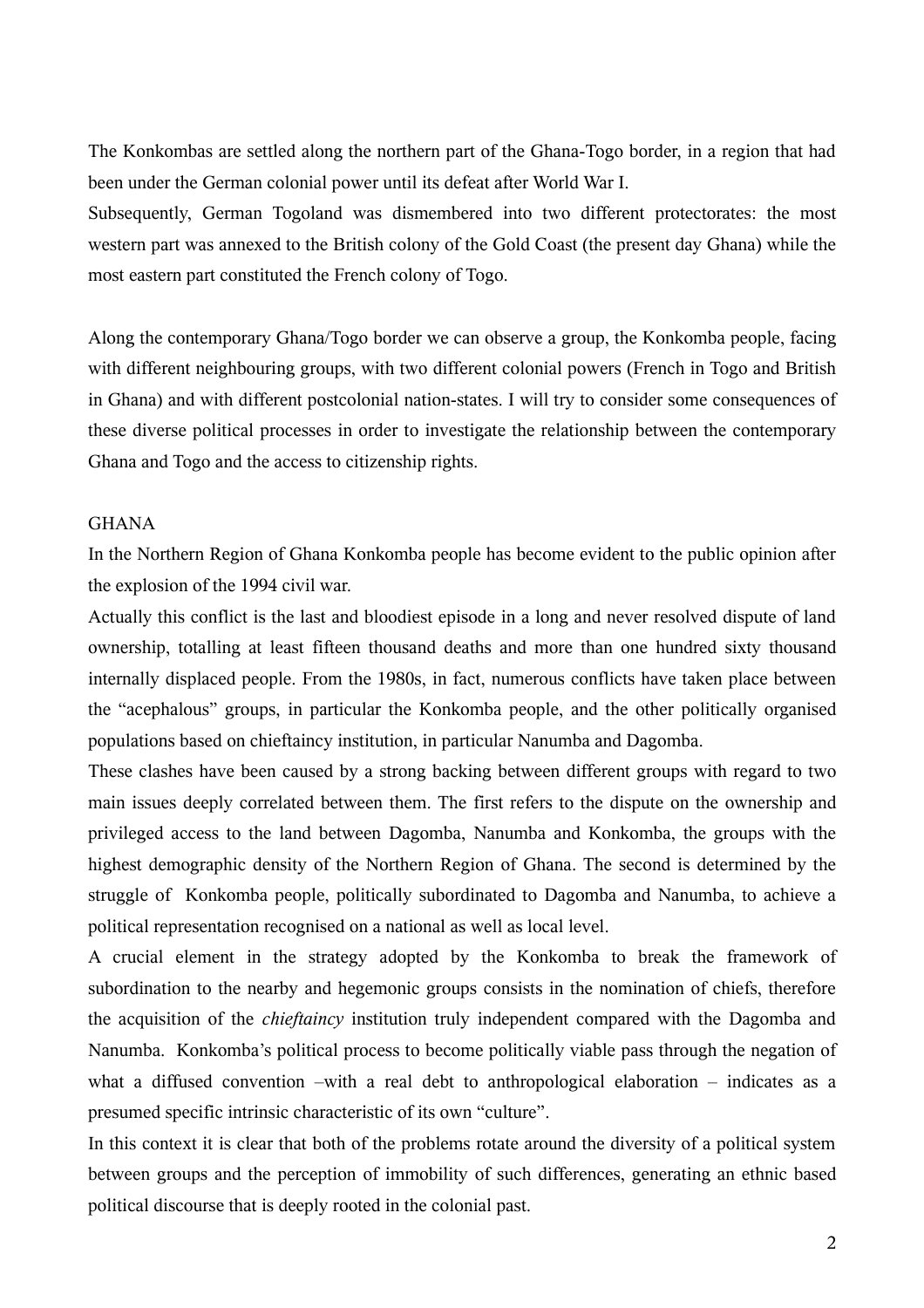"Stateless groups" and "*chieftaincy*" are ambiguous but important terms to face the conflicting question in Northern Ghana. These are mobile categories subject to constant variations and redefinitions according to the local political scenario.

The dichotomy of the chiefly structures and that of the so called stateless societies have come under increasing challenge with the intervention of British colonial power.

When the chiefly groups were first asked by the colonial representatives about the relationship between them and other groups, the local rulers argued that they controlled several populations. The British administrators, therefore, divided the Northern Region in different areas of influence under the authority of chiefly groups, putting under their control all the other groups without a recognisable chief, as the Konkombas.

Implementation of an external power, the colonial one, whose position of authority found its expression in the nomination of chiefs<sup>[6](#page-2-0)</sup>, but most importantly in the definition of groups that such chiefs belong to, played an important role in the construction of identity, the manipulation of concepts of ethnicity and, consequently, in the exasperation of relations between the various groups up until the civil conflicts in 1981 and in 1994.

Close to the process of independence that carried use of political tools as the concept of citizenship and equality of rights, some important topics started to involve the élite of all groups from the North, in particular the politically and economically subordinate populations: who has the right to occupy and work the land? Who has the right to handle its use? And consequently: who is autochthonous in Ghana? Who can take advantage of the citizenship rights?

With the independence, apart from the first period in which Nkrumah tried to control the power of traditional chiefs, no relevant changes has been introduced in the political role of chieftaincy. As a matter of fact, the presence of two parallel institutional logics, the governmental one and the traditional one, has not been able to overcome the dichotomy chiefly/stateless, relegating the latter in a subordinate position.

It is interesting to see, in fact, that the Konkomba re-discuss their position and organise their political battle with the specific objective of achieving recognition of a *paramount chief* within the framework of the structure of "traditional" power and not with the objective of controlling the apex of district functions in the local government system of the Republic of Ghana.

This political choice suggests a strong persistence of inheritance of the British construction of the local authority that, as we can see, remained partially intact during the post-colonial period. In reality, as far as the Konkomba are concerned, the only way of becoming politically viable is to comply with the model founded on the decision-making power of the chiefs.

<span id="page-2-0"></span><sup>6</sup>AMSELLE J-L., *Logiche meticce. Antropologia dell'identità in Africa e altrove*, Torino, Bollati Boringhieri, 1999; FABIETTI U., *L'identità etnica*, Roma, Carocci, 2002.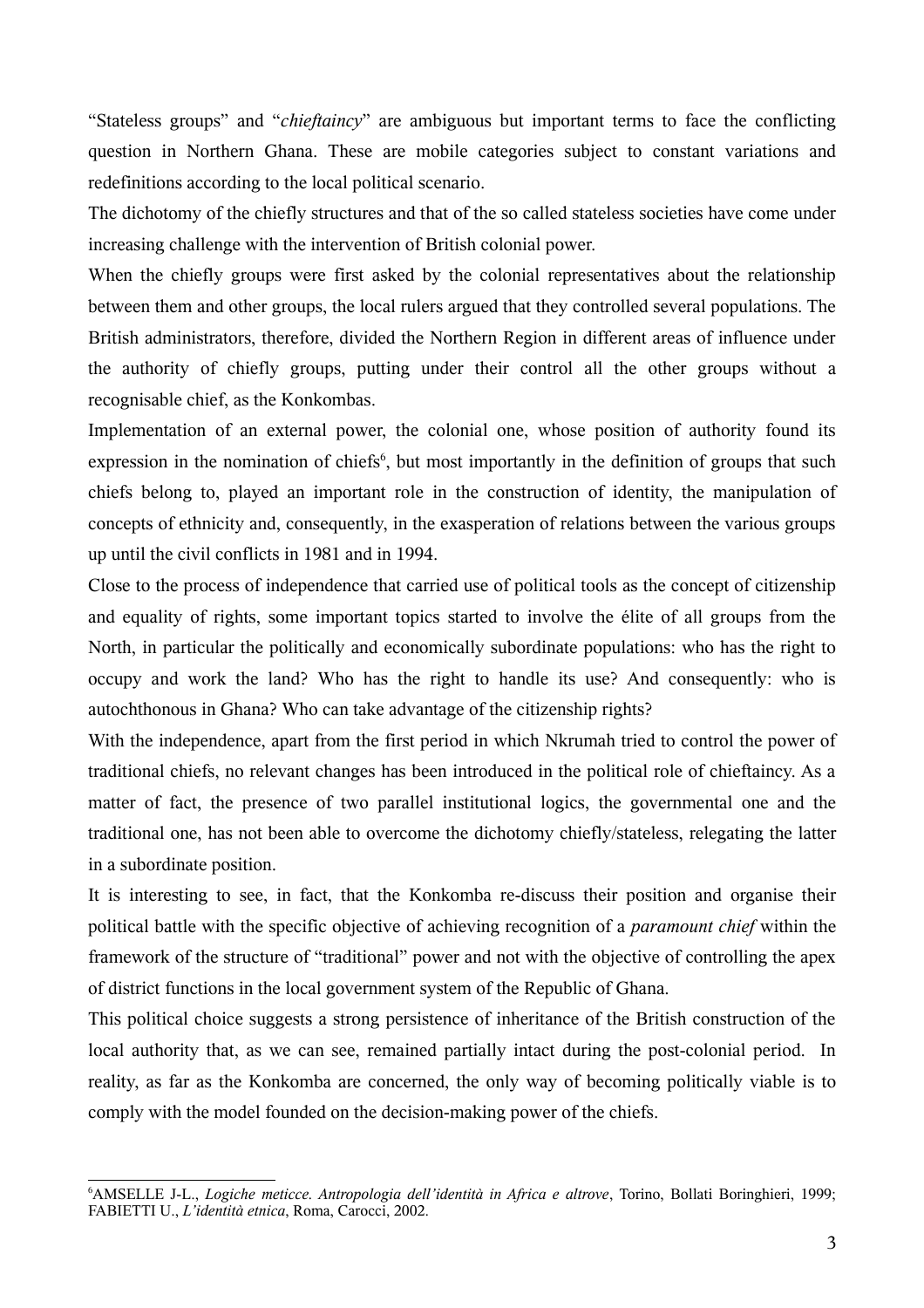At this point it is necessary to bring together the intuition of M. Mamdani and consider if we are in the presence of a "bifurcated state" [7](#page-3-0) , in which he points out a difference in political action and language between the civil and so-called traditional society. The first is about rights and citizenship while the second is about tradition and client. In my opinion, the situation of the Northern region of Ghana is inserted in a much more complex space, in which political debates on citizenship are discussed through the so-called traditional system, the *chieftaincy,* emphasising the problems related to dichotomy suggested by Mamdani. It is clear that, in our case, traditional and civil power are two communicating elements within one setting in which the élite groups now use the first and then the second in order to reach visibility and power on a local political level.

## TOGO

In Togo the role of *chieftaincy* institution has been and is still very different from the role attributed in Ghana.

According to the colonial politics of *assimilation*, the French tried to build an administrative uniformity and refused any model of bureaucratic pluralism. Consequently, the chiefs nominated by the colonial authorities acted as simple administrative intermediaries in order to operate on the territory without the need to pass through the traditional authorities. In this perspective, practically anybody could be elected as a chief, as long as they swore total loyalty as a future French citizen. The traditional chief was in charge of collecting taxes and duties and recruiting individuals for forced labour and soldiers for the French army and keeping a civil register. It is not surprising that the leaders were not very popular and in constant conflict not only with their superiors but also with their "subjects". [8](#page-3-1)

The French tried to modify this policy only after the Thirties when the first signs of opposition to the colonial government were clear. They attempted to adapt the nomination procedures of traditional chiefs to the various local constitutions even if the majority of the cases were too late for any real change.

In reality, on the eve of independence, the chiefs were not, as far as the French administration was concerned, only an instrument to diffuse orders but they also played a different role of public service and they represented the French authorities.

The strong opposition to the traditional *chefferie* found in the French colonies, close to independence, is therefore understandable.

In reality, along the course towards emancipation from the colonial policy, it was not possible to ignore or eliminate the capillary role of the chiefs in local administrative management. They were

<span id="page-3-0"></span><sup>7</sup>MAMDANI M., *Citizens and Subject: contemporary Africa and the legacy of late colonialism*, Princeton, Princeton University Press, 1996.

<span id="page-3-1"></span><sup>8</sup>ROUVEROY VAN NIEUWAAL, E.A.B. VAN*, L'État en Afrique face à la chefferie. Le cas du Togo*, Paris, Karthala, 2000.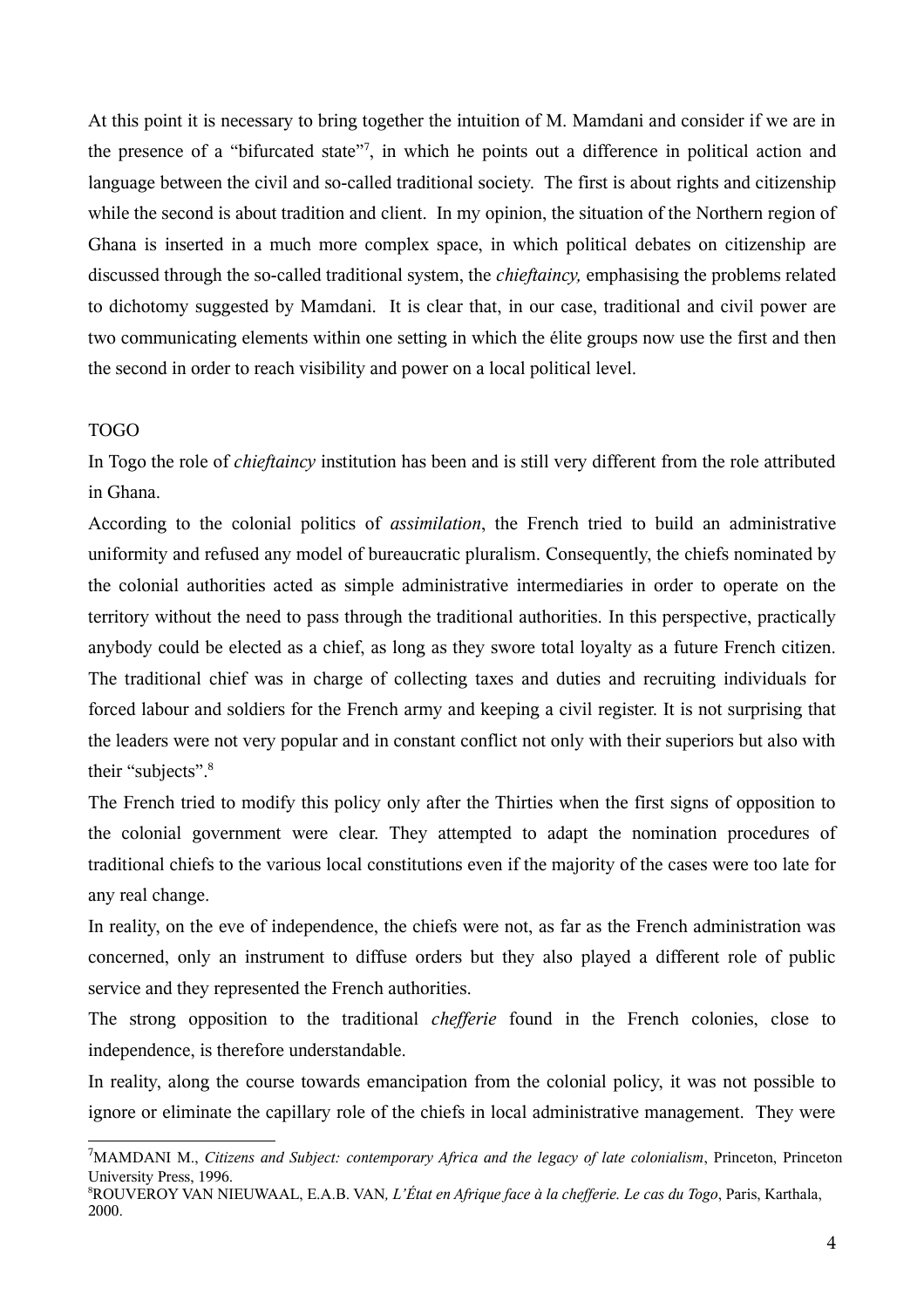legally and politically integrated into the new independent states. Togo is not an exception: the traditional chiefs are still officials who answer to the central authority.

As far as the Konkomba are concerned, this type of administration has had important consequences. Today, in fact, the Konkomba villages in Togo are run by a Konkomba chief recognised by the government. This role can be covered on several levels, *chef du village*, *chef du canton* and *chef du prefecture*. The first two functions are "traditional", this means that they are elected according to the traditional system (therefore from the elderly members of the clan of the village, the same clan that, for the Konkomba of Togo, the chief belongs to). The third is an administrative function that depends directly on the central government.

In this system the strong level of centralisation of the government is clear, so much so that the traditional functions and those of government nomination do not constitute, as in Ghana, two parallel systems of power management but they represent different levels of the same administrative system, with the government that directly controls the traditional chiefs.

In the Ghanaian case, characterised by an administrative decentralisation, as well as in the Togolese one, based on a strong political centralisation, the institution of chieftaincy seems to be necessary to be politically represented.

A Konkomba elder in a village in Ghana told me "we don't care about chieftaincy, we don't understand why should we feed a chief and an institution which has nothing to do with us and which doesn't represent us. But if it is the only way to be politically represented, ok, we want the chieftaincy"[9](#page-4-0) . At the same time a Konkomba chief in Togo explained me "look, the French came here and declared that they only wanted to deal with our chief. So we had to choose one. The *chefferie* was imposed on us as the French needed it in order to administrate the region"<sup>[10](#page-4-1)</sup>.

The relevant point, here, is not only related to the fact that the *chieftaincy* is still a successful model for political administration in both of the contemporary states of Ghana and Togo despite the deep historical and political differences that characterise them, but is also connected to the difficulties of the two nation-states, in particular Ghana, to find a system that could grant the extension of equal access to resources for all citizens.

## THE BORDER

In the Northern Region of Ghana the relationship between different groups is strongly affected by subordination, with the exclusion of the population without recognised chieftaincy institution from the political and economic life of the country.

<span id="page-4-0"></span><sup>&</sup>lt;sup>9</sup> M. T., Lepusi (Ghana) 17/01/2006.

<span id="page-4-1"></span><sup>10</sup> B. M., Takpamba (Togo), 03/05/2008.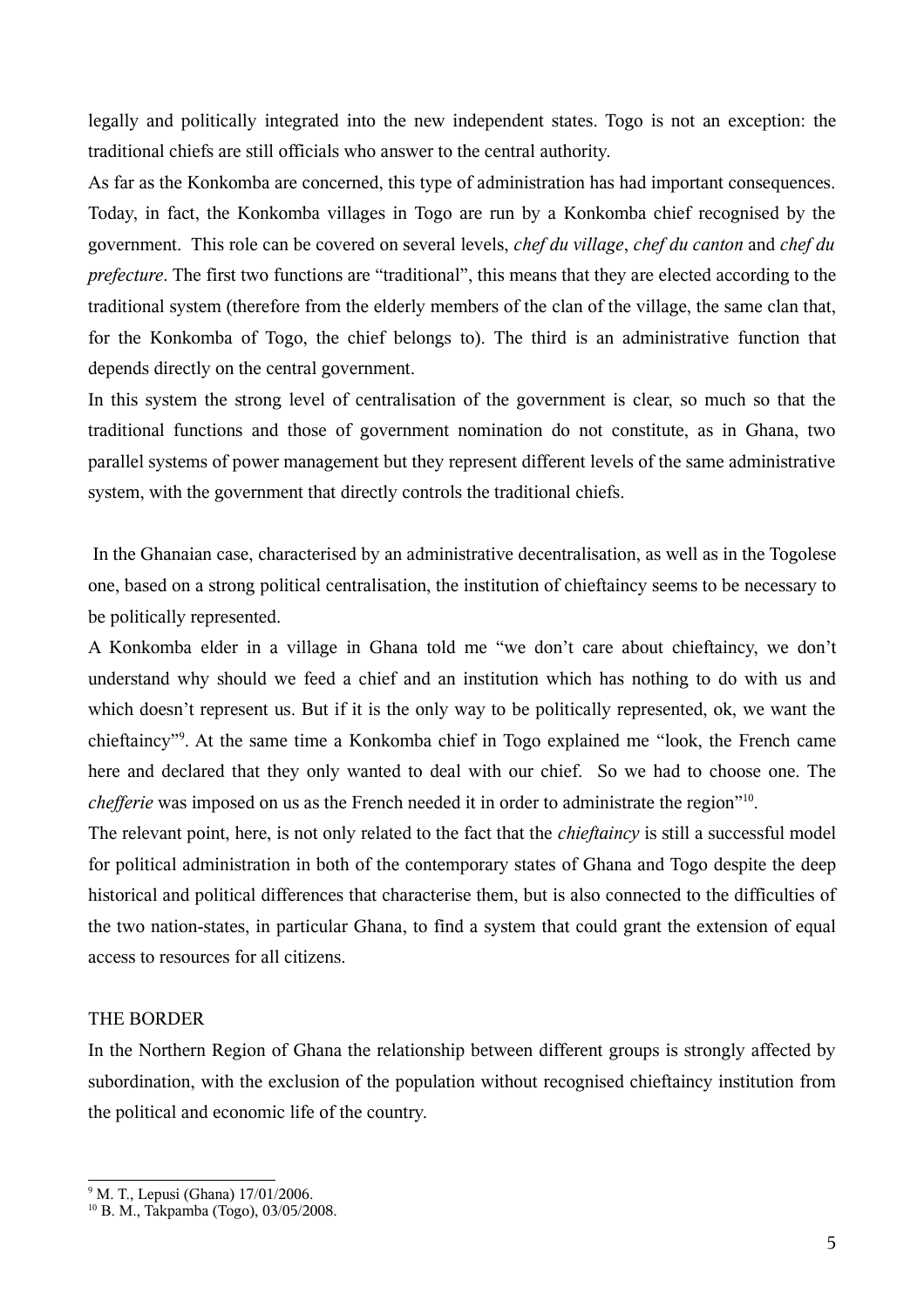The anti-Konkomba propaganda is based on the principle of non-autochthony of this stateless people, that are said to come from "outside", in this case from Togo. This is why I would like to introduce the last reflection on the border and its role in the process of shaping and re-shaping identities, as the first step of my work in progress on the Ghana/Togo border.

First of all, an idealisation of the German colonial period is very clear and, in the stories told by the Konkomba, especially the Ghana groups living a much more precarious political condition, has become a mythical past in which all of the Konkomba lived together, united, free to decide politically and economically and in some way immune from the Dagomba control. This is clearly one of the results of the activities of the Konkomba élite in the last ten years for the construction of a strong group identity.

As far as the Konkomba are concerned, there are currently two different levels of representation for this geographical border. The level of perception that I will called "family and economic" speaks of a porous border, a reality that is constantly crossed by family relations (many people have brothers or sisters living on the other side, in Konkomba villages) and the possibility of launching free economic exchanges between the various Konkomba markets in Ghana and in Togo.

The Konkomba of Ghana and of Togo continue to consider themselves as the same population, they speak the same language and have constant contacts between the villages, creating a movement of men and goods that can be clearly seen on the market day.

From a "historical and political" point of view, however, the perception of the border is different. All leaders and *utindaan* that I spoke with in Ghana and in Togo are perfectly aware that, ever since the colonial period, the presence of the border and the political events experienced by the two different governments have had clear implications on their live. One of the chiefs of Saboba said to me "we are all brothers, this is true, but I really would not feel comfortable in Togo if I had to live there. You know what, the English colonisation here and the French colonisation there, the varied local political management system that we currently have... all of this has contributed to the creation of two different realities and I feel much more comfortable here, my history is different, I am a Ghanaian Konkomba" [11](#page-5-0) .

This point has a dual importance. First of all, it clearly highlights the political construction that wants to de-legitimate the autochthony of the Konkomba through their presumed origin from Togo, using the border as a political tool. The words of the leader lead us to believe that there is no point in tracing back the course of history in order to define ancestral belonging: what counts is that, despite all of the historical and political manipulations, the Konkomba are living inside the boundary of a nation-state of which they want to become an integral part. Secondly, this point allows us to stop and reflect on the importance of the contemporary African state that it is clearly perceived as a real entity, not only a mere construction brought by the colonisation. The

<span id="page-5-0"></span> $11$  A. K., Saboba (Ghana), 28/04/2008.